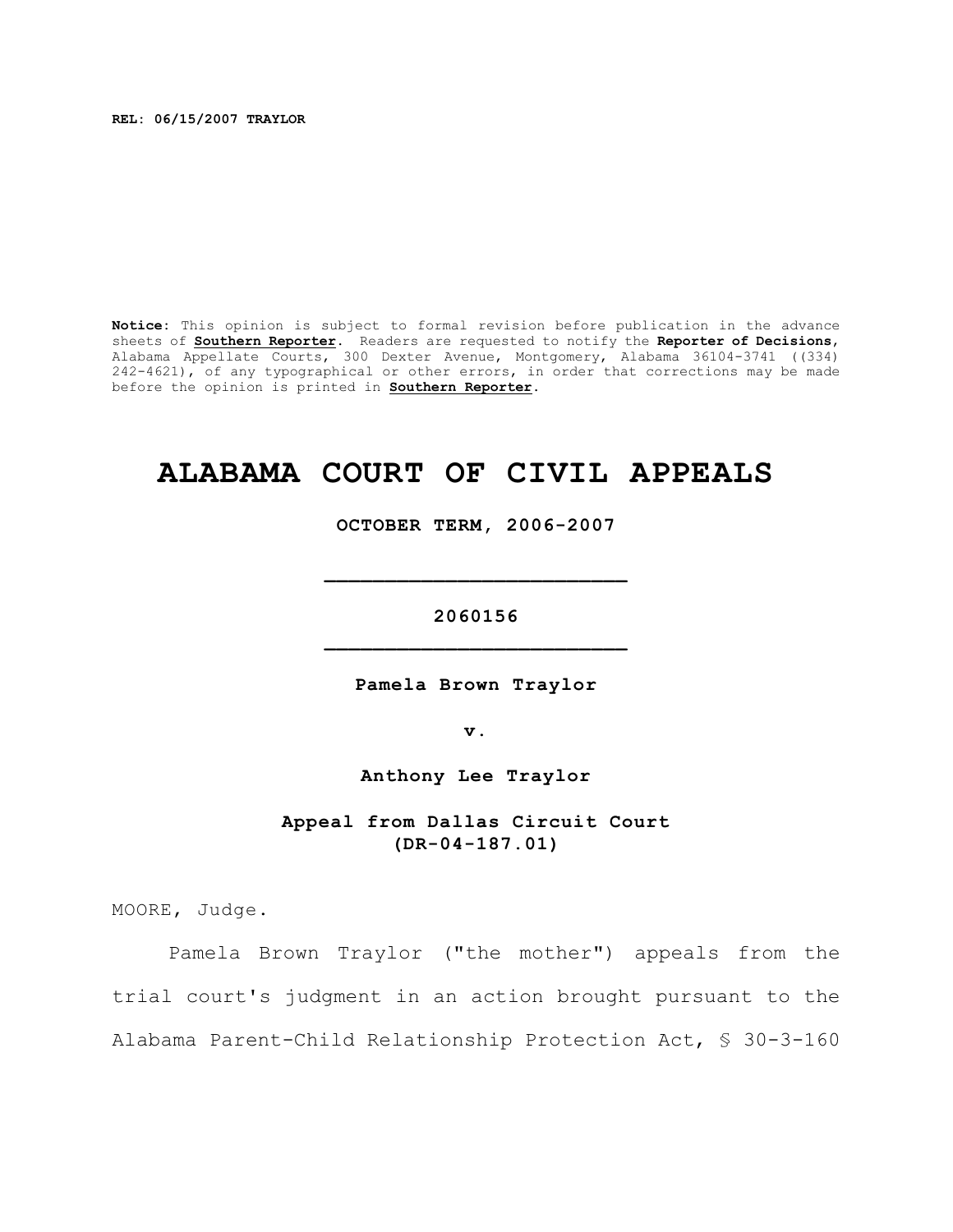et seq., Ala. Code 1975. We dismiss the appeal for lack of jurisdiction.

The mother and Anthony Lee Traylor ("the father") were divorced by a judgment of the Dallas Circuit Court on July 6, 2005. Pursuant to the divorce judgment, the mother was awarded primary physical custody of the parties' child and the father was awarded visitation. The parties were granted joint legal custody of the child. On March 7, 2006, the mother, pursuant to § 30-3-166, Ala. Code 1975, gave the father notice of the proposed change of residence of the child. On March 13, 2006, the father filed a pleading objecting to the mother's notice, requesting a modification of custody, and seeking an injunction preventing the mother from changing the child's residence. In his pleading, the father stated that the proposed change of the child's residence constituted a material change in circumstances that would support a modification of the existing custody order. On March 28, 2006, the mother filed her answer. She amended her answer on May 22, 2006.

On June 1, 2006, the trial court entered a judgment granting the father's objection to the proposed change of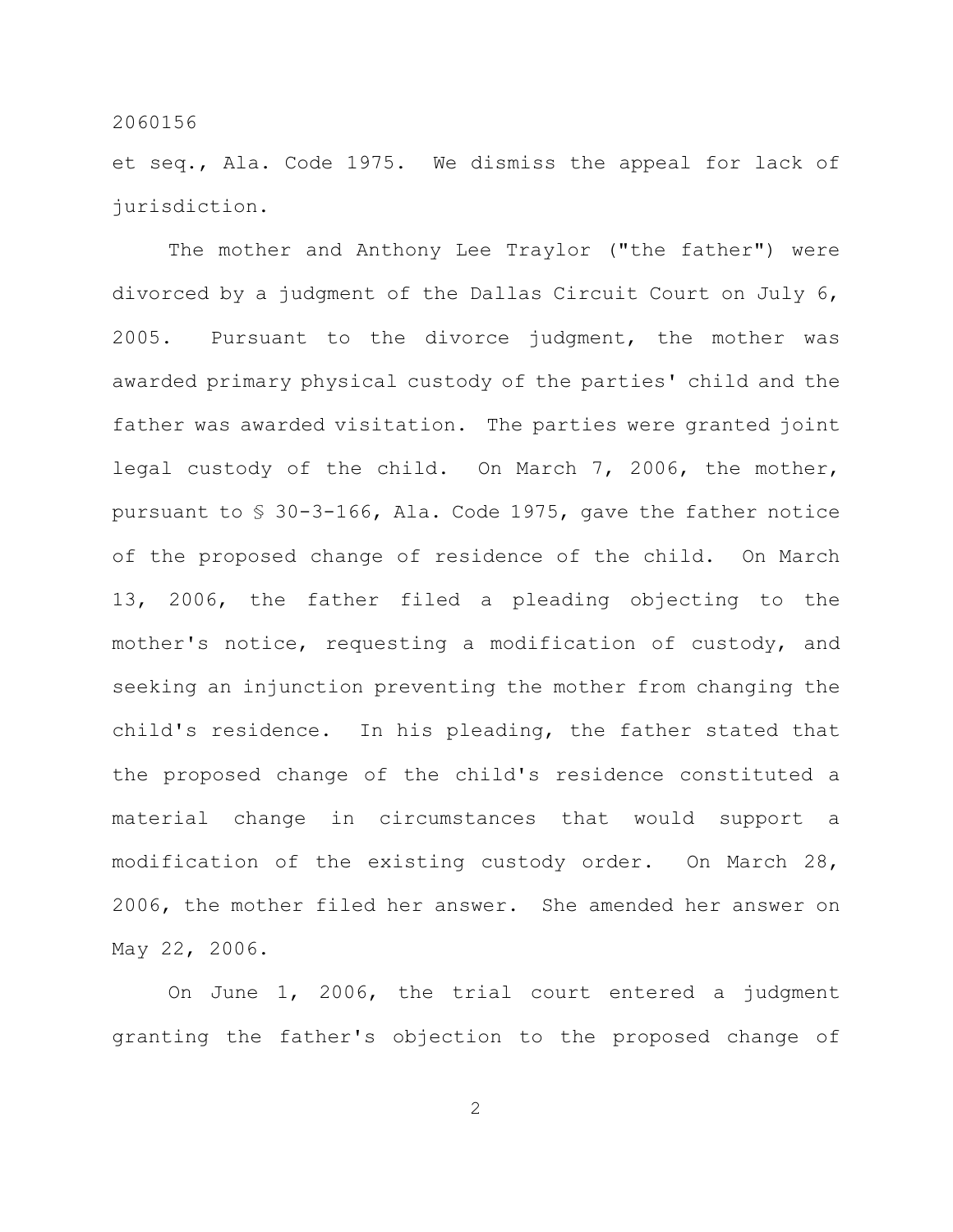residence and enjoining the mother from changing the child's residence. With regard to the father's request to modify custody, the trial court noted that the mother had indicated that she would not change the child's residence if the trial court granted the father's objection to the proposed change in residence; however, the trial court stated that upon notification that the mother did, in fact, intend to change her residence, it would "retain jurisdiction of this cause for the purpose of entering such orders as may be necessary and appropriate."

On June 7, 2006, the mother filed a motion for a new trial or, in the alterative, to alter, amend, or vacate the court's June 1, 2006, judgment. On June 13, 2006, the trial court set the mother's motion for a hearing on August 7, 2006. On June 14, 2006, the father filed an "objection" to the mother's motion for a new trial. In his objection, he stated that the mother had limited his visitation from what had been customary before the hearing in this case. He also alleged that he believed that the mother had pressured the child with regard to the case. He averred:

"Should this conduct continue, ... it will materially promote the best interest of [the child]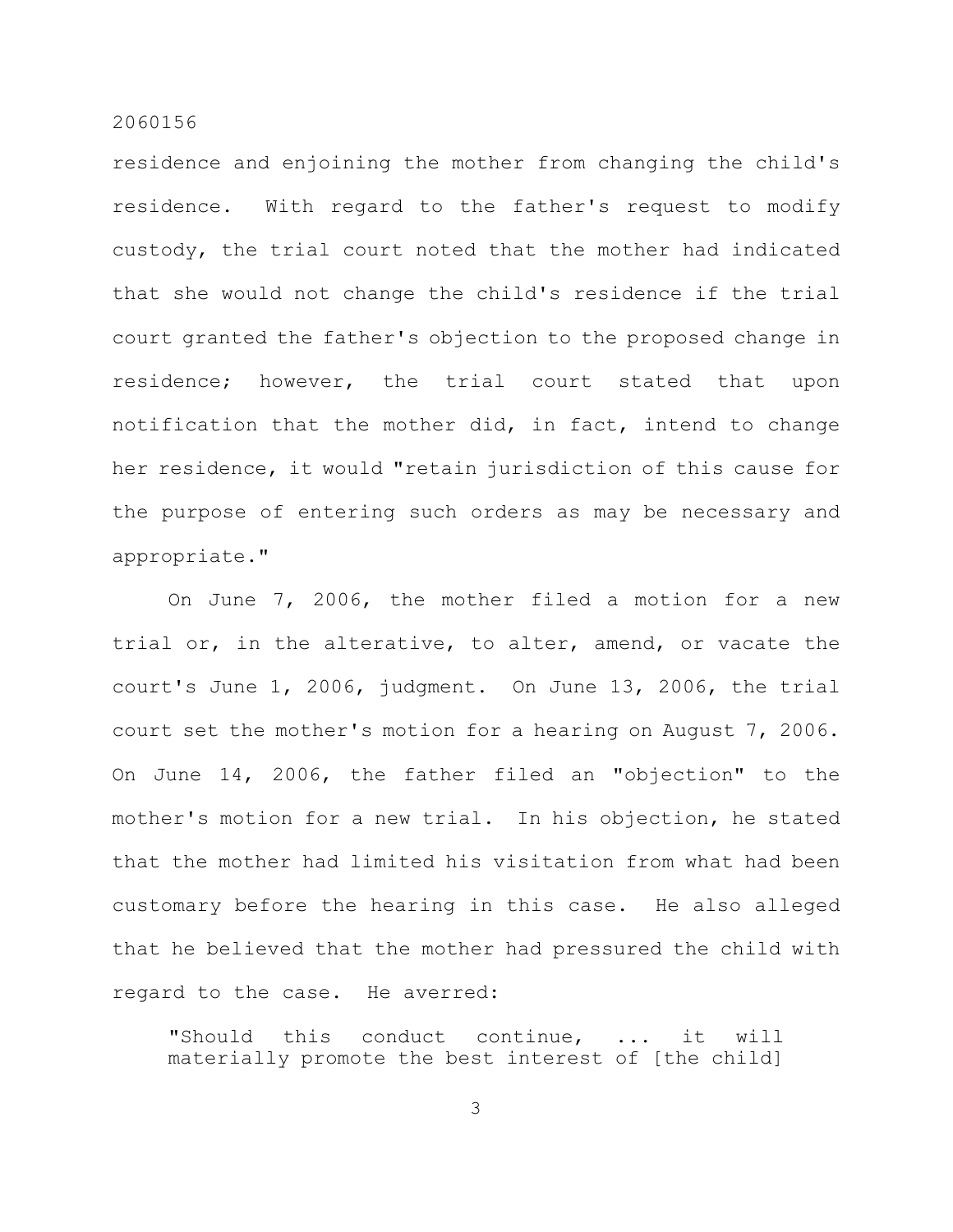to remove her custody from [the mother] and place her physical custody with her father, with [the mother] having reasonable visitation. [The father] further contends that it would be appropriate for this Court to require that the status quo remain in effect, in all respects, as it existed prior to the commencement of this proceeding with regard to [the child]."

Apparently, the trial court did not conduct a hearing on the mother's postjudgment motion in August 2006. On August 22, 2006, the mother and the father jointly filed a "Motion to Extend Time for Hearing on Motion for New Trial." In their motion, the mother and the father stated:

"Come now the plaintiff, Pamela Brown Traylor, by and through her attorney of record, Philip Henry Pitts, and the defendant, Anthony Lee Traylor, by and through his attorney of record, John W. Kelly, III, and file this their consent under Rule 59.1 of the Alabama Rules of Civil Procedure to extend the time for the hearing on the Motion For New Trial Or In The Alternative, To Alter, Amend or Vacate the court's order of May 31, 2006, from September 5, 2006, until September 29, 2006."<sup>1</sup>

(Emphasis added.)

 $1$ The record does not indicate that the trial court had set the mother's postjudgment motion for a hearing on September 5, 2006; however, pursuant to Rule 59.1, Ala. R. Civ. P., absent a valid agreement of the parties extending the time to rule on the mother's postjudgment motion, the 90-day period to rule on the mother's postjudgment motion was set to expire on September 5, 2006.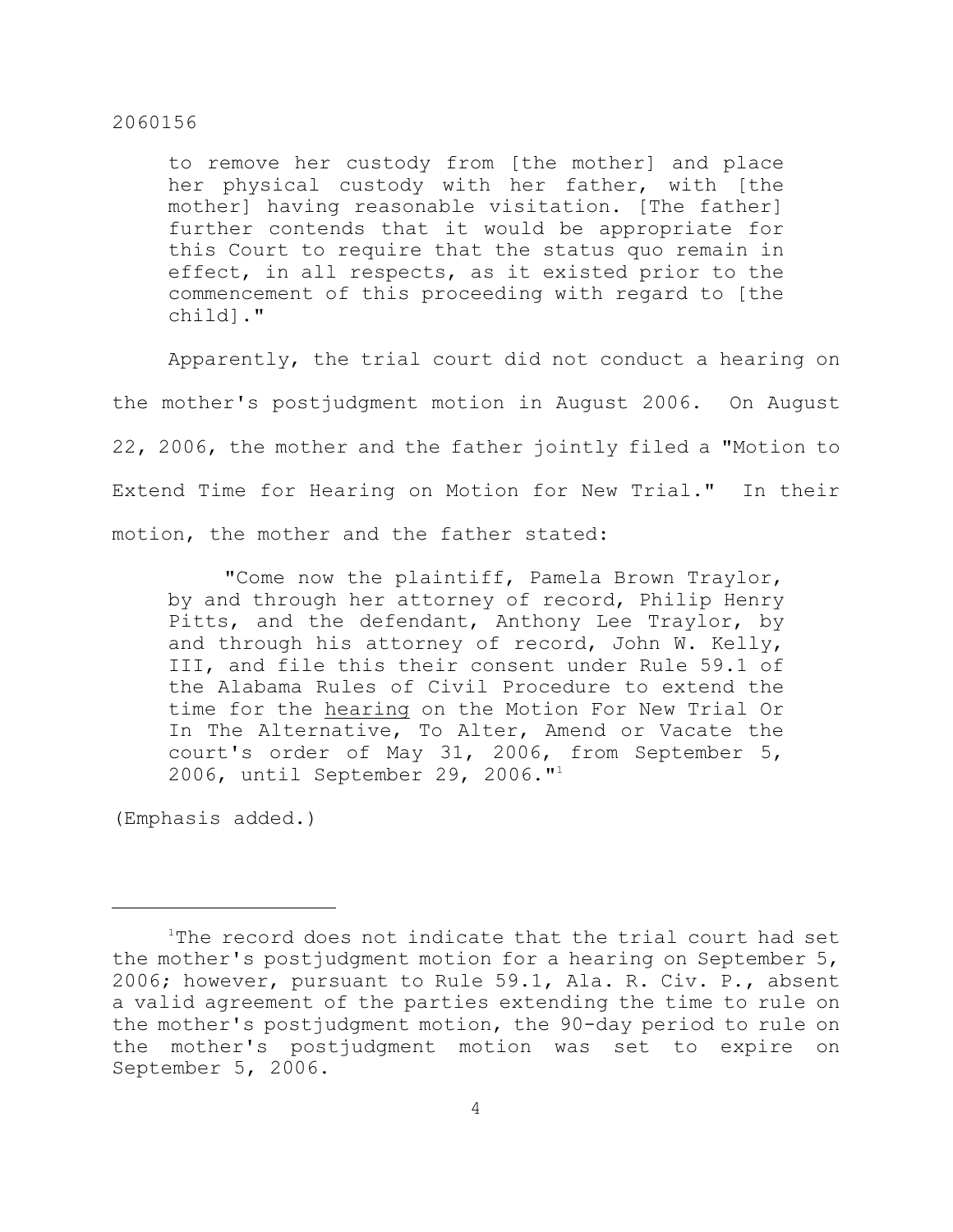On that same day, the trial court entered an order stating:

"The above consent of the parties having been presented to the court and the court having considered the same is of the opinion that the time for hearing the plaintiff's motion for new trial filed under rule 59 of the Alabama Rules of Civil Procedure shall be extended in accordance with Rule 59.1 from September 5, 2006, until September 29, 2006."

(Emphasis added.) On September 8, 2006, the trial court held a hearing on the mother's postjudgment motion, and on September 27, 2006, the trial court purported to deny the motion. The mother filed her notice of appeal on November 8, 2006.

Even though not addressed by either party, this court must first determine whether it has jurisdiction over this appeal. "Jurisdictional matters are of such importance that a court may take notice of them ex mero motu." McMurphy v. East Bay Clothiers, 892 So. 2d 395, 397 (Ala. Civ. App. 2004). "'The timely filing of a notice of appeal is a jurisdictional act.'" Gunnison-Mack v. State Pers. Bd., 923 So. 2d 319, 320 (Ala. Civ. App. 2005) (quoting Marsh v. Marsh, 852 So. 2d 161, 163 (Ala. Civ. App. 2002)). "Subject to exceptions not applicable here, a notice of appeal must be filed within 42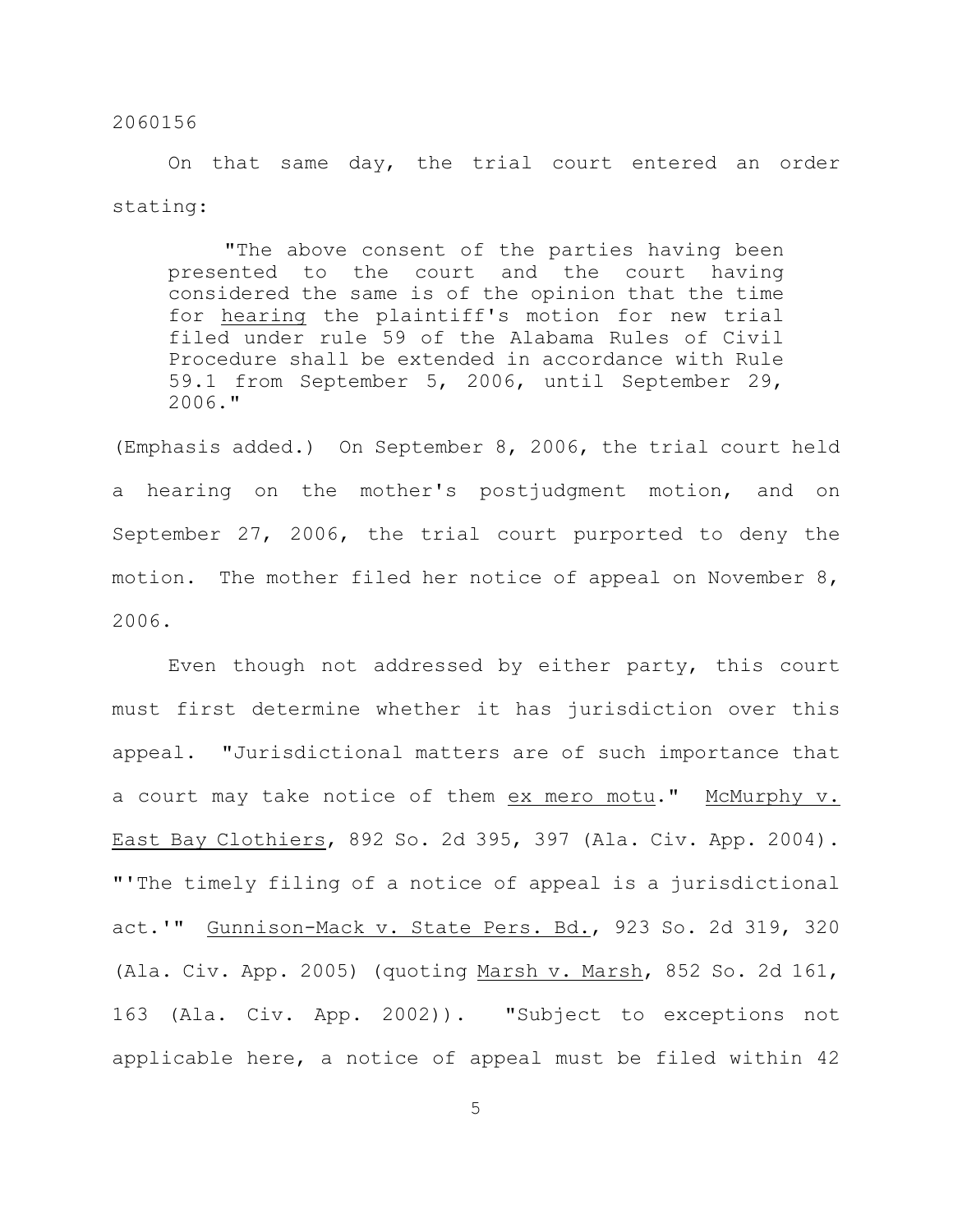days after entry of the judgment or order from which the appeal is taken." Durr v. Durr, [Ms. 2040925, December 29, 2006] \_\_\_ So. 2d \_\_\_, \_\_\_ (Ala. Civ. App. 2006) (citing Rule 4(a)(1), Ala. R. App. P.).

Rule 59.1, Ala. R. Civ. P., provides:

"No post-judgment motion filed pursuant to Rules 50, 52, 55, or 59 shall remain pending in the trial court for more than ninety (90) days, unless with the express consent of all the parties, which consent shall appear of record, or unless extended by the appellate court to which an appeal of the judgment would lie, and such time may be further extended for good cause shown. A failure by the trial court to dispose of any pending post-judgment motion within the time permitted hereunder, or any extension thereof, shall constitute a denial of such motion as of the date of the expiration of the period."

In the present case, the parties expressly consented on the record to extend the time for a hearing on the mother's postjudgment motion. Our Supreme Court, however, has held that "consent to extend the time for a hearing on a postjudgment motion does not equate to consent to extend the pendency of the postjudgment motion beyond the 90-day period prescribed by Rule 59.1, Ala. R. Civ. P." Ex parte Bodenhamer, 904 So. 2d 294, 295 (Ala. 2004); see also Burge v. Hayes, [Ms. 2040829, May 26, 2006] So. 2d , (Ala.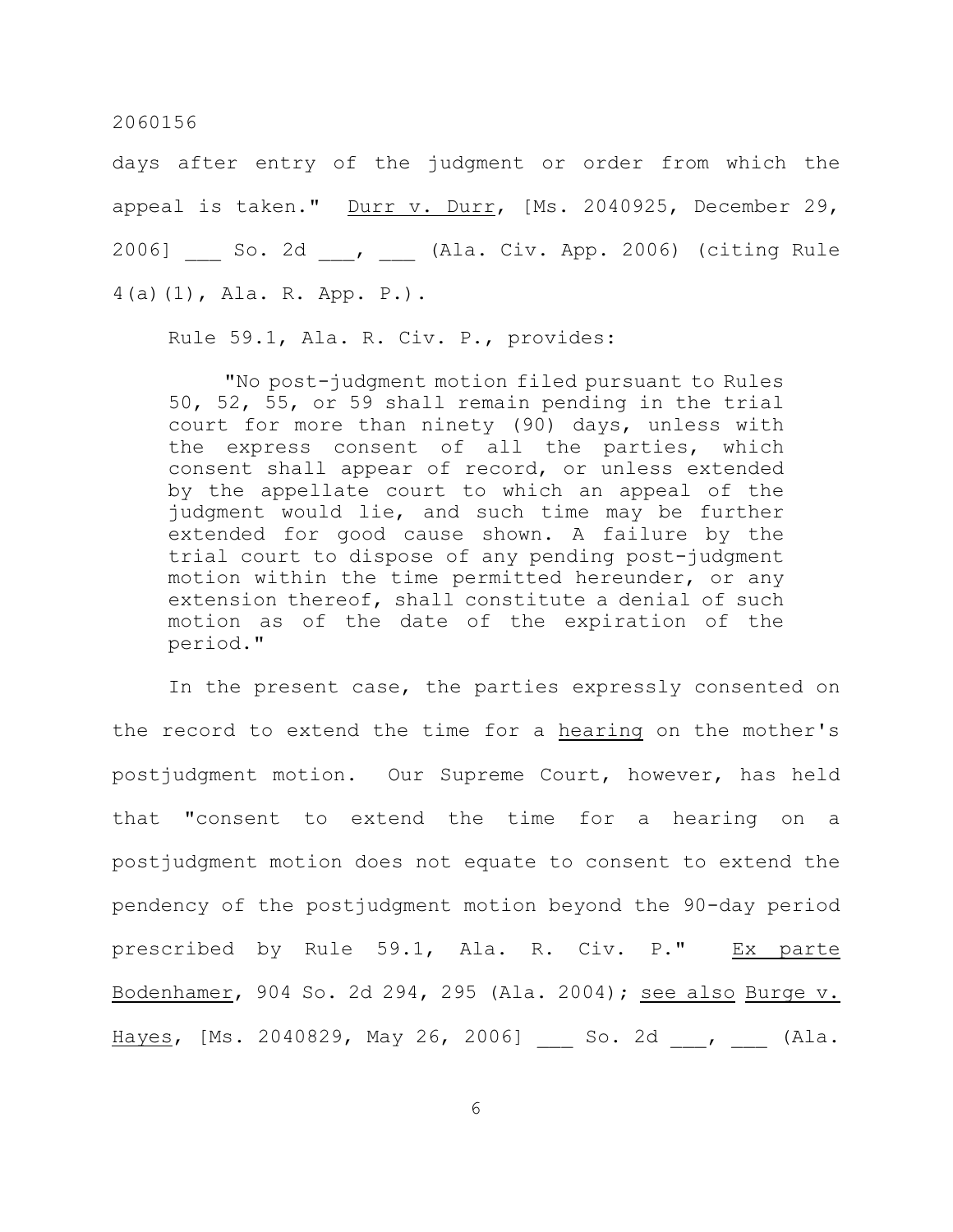Civ. App. 2006). Accordingly, the joint motion to extend the time for a hearing on the mother's postjudgment motion did not extend the 90-day period for the motion to remain pending as provided in Rule 59.1, and the trial court had 90 days from June 7, 2006, the date the mother filed her postjudgment motion, to rule on that motion. Burge, So. 2d at . At the expiration of 90 days, i.e., on September 5, 2006, the mother's postjudgment motion was denied by operation of law. Burge, So. 2d at . The mother had 42 days from September 5, 2006, to file her notice of appeal. The 42-day period expired on October 17, 2006, but the mother did not file her notice of appeal until November 8, 2006, 64 days after her postjudgment motion had been denied by operation of law. Therefore, the notice of appeal was untimely filed, and we must dismiss the appeal for lack of appellate jurisdiction. Gunnison-Mack, supra.

APPEAL DISMISSED.

Pittman, J., concurs.

Bryan, J., concurs in the result, with writing, which Thomas, J., joins.

Thompson, P.J., dissents, with writing.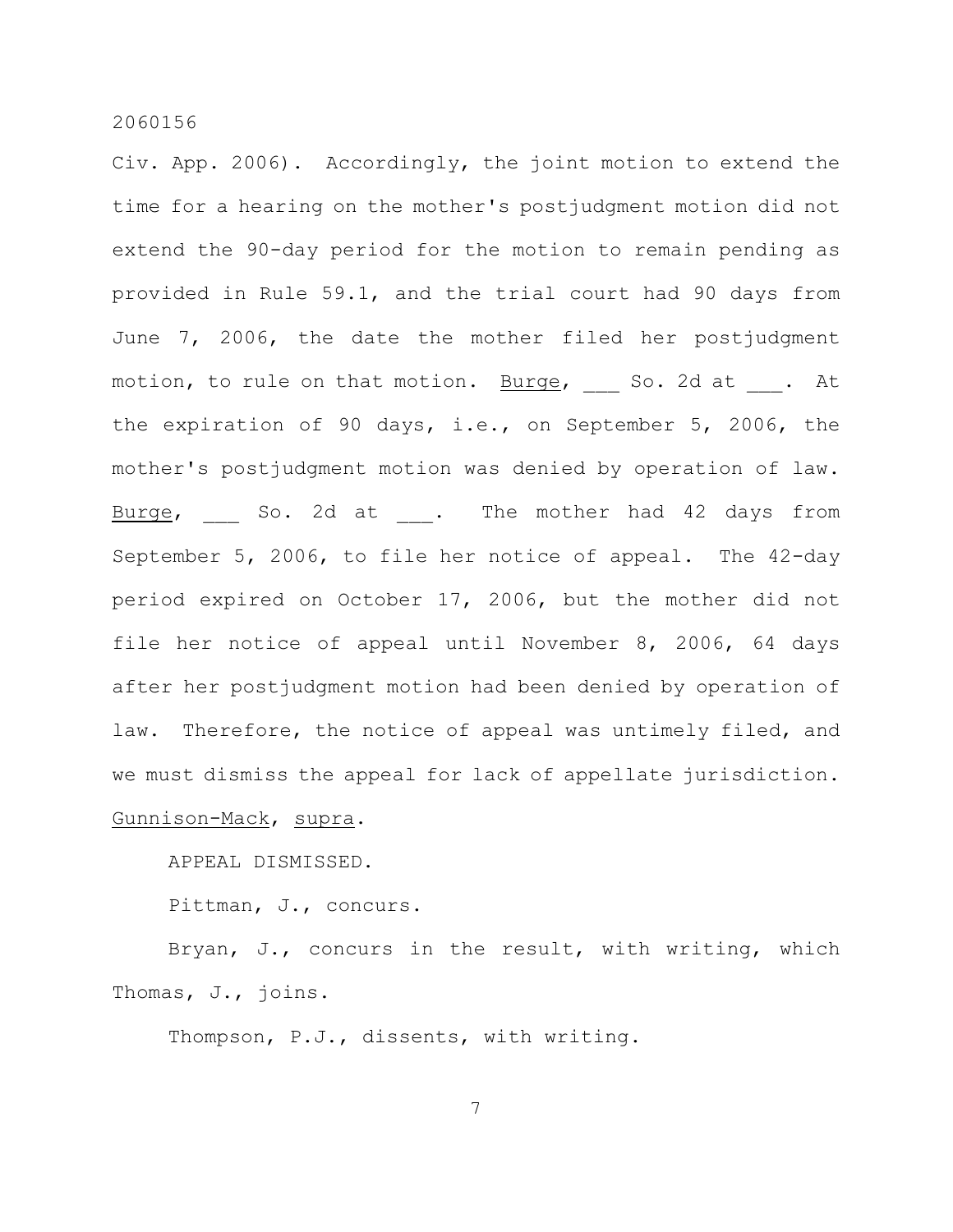BRYAN, Judge, concurring in the result.

Even though the parties referenced Rule 59.1, Ala. R. Civ. P., in their motion to extend the time for "the hearing," the parties did not expressly "'consent to extend the pendency of the postjudgment motion beyond the 90-day period prescribed by Rule 59.1, Ala. R. Civ. P.'" Ex parte Bolen, 915 So. 2d 565, 569 (Ala. 2005) (quoting Ex parte Bodenhamer, 904 So. 2d 294, 295 (Ala. 2004)) (emphasis added). The supreme court has clearly articulated this requirement. State v. Redtop Market, Inc., 937 So. 2d 1013 (Ala. 2006). However, I once again reemphasize my objection to this overly technical interpretation of Rule 59.1. My thoughts are best expressed in my special writing in Higgins v. Higgins, 952 So. 2d 1144, 1149 (Ala. Civ. App. 2006):

"To quote Justice Maddox's dissent in Harrison v. Alabama Power Co., 371 So. 2d 19, 21 (Ala. 1979), 'today's decision ... is too technical, and therefore, unjust.' I agree with the rationale as stated in Justice Bolin's special concurrence in State v. Redtop Market, Inc., 937 So. 2d 1013, 1016 (Ala. 2006), and posit that perhaps this case will present an opportunity for the Supreme Court of Alabama to revisit its overly technical interpretation of Rule 59.1, Ala. R. Civ. P., regarding the adequacy of language expressing consent to extend the 90-day period for ruling on a postjudgment motion. I concur in the result solely because I am constrained by the precedents and the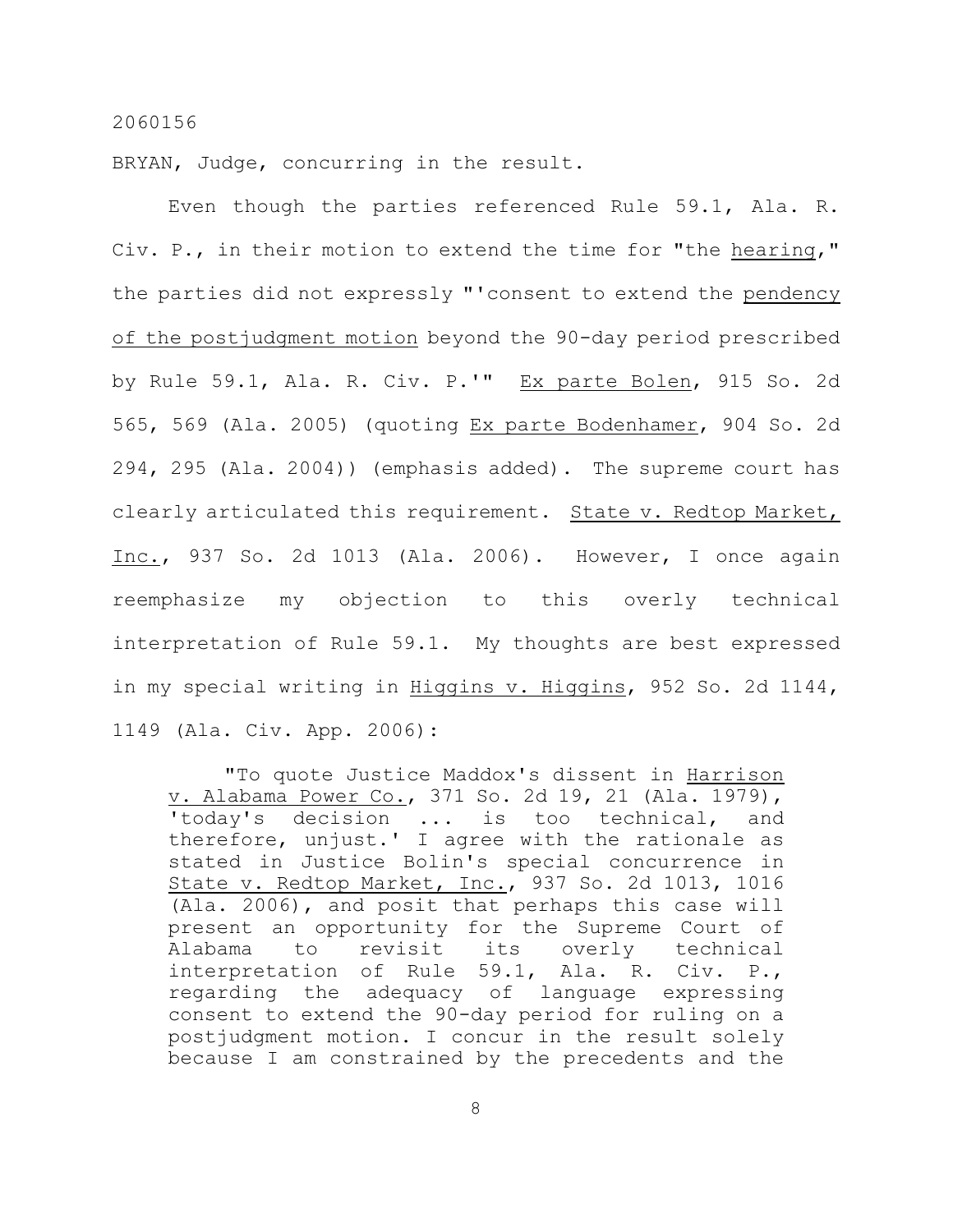decisions of the Supreme Court of Alabama. Quality Cas. Ins. Co. v. Ruben, [Ms. 2050042, April 14, 2006] \_\_\_ So. 2d \_\_\_, \_\_\_ (Ala. Civ. App. 2006) ('[the Alabama Court of Civil Appeals] is bound by the precedents established by the Supreme Court of Alabama'); see also § 12-3-16, Ala. Code 1975."

Thomas, J., concurs.